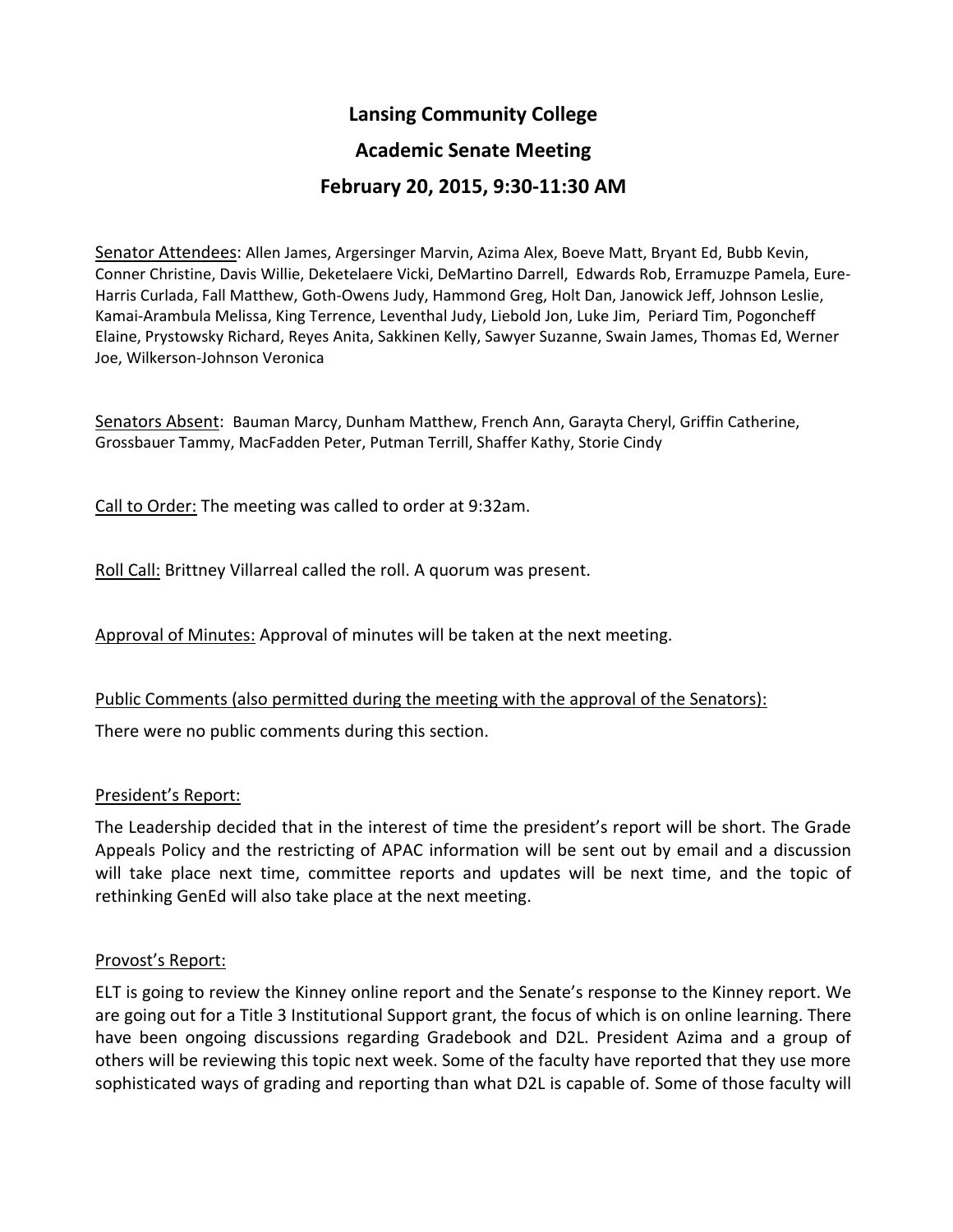be asked to meet with Linda Hamlin from e-learning and Khallai Taylor, who are well versed in D2L, to see if the issues can be resolved. There will be more updates to come.

Provost Prystowsky reported on the issue of requiring on-line students to come to LCC to take proctored exams. There was public and Senate discussion on the topic. Provost Prystowsky said that Dr. Knight is aware of the issue and that it is being addressed.

Provost Prystowsky followed up on the faculty qualification issues that were previously brought to the Senate's attention.

On the topic of Professional Development Days, Provost Prystowsky said that we have secured the services of Dr. Richard Light, from Harvard, to speak on May 13th. Activities for May 14<sup>th</sup> are being discussed by a committee. Overall this year's aim for Professional Development Days is to end the year on a more positive note.

Following the Provost's report, Matt Davis made an announcement that Dr. Knight will be holding a faculty forum on March 23<sup>rd</sup> at 1:30pm in GB 244, and an all employee forum on April 15<sup>th</sup> at 10:00am in HHS 024, light refreshments will be provided at both forums. Information on the events will be available on myLCC.

### Open Educational Resources:

The presenters are hoping to have workshops and other presentations on this topic, and to move forward on having an institutional commitment on open educational resources. Regina Gong from the Library gave a PowerPoint presentation on open educational resources, the PowerPoint will be available on the Academic Senate O-drive and SharePoint. It was acknowledge that some fields of study or classes may not be able to use open educational resources for their classes. There was public and Senate questions and comments. It was suggested that if the college moves forward with this plan that there should be an increase of print credits per semester for students. The positives presented for open educational resources were reduced cost of books for students, and more power for teachers to choose classroom material rather than being bound to a book. Provost Prystowsky said that he is in favor of moving forward with open educational resources for the college. It was brought to the Senate's attention that some of LCC's current policies may need to be revised to be able to implement open educational resources. There was a question on when an ideal time might be to have a large summit for open educational resources.

### Online/e-Learning Report

A brief overview of the "Response to the Kinney Online Learning Report" was handed out along with a sheet with two questions that the committee asked the Senate to address: what part of the Ad Hoc committee response do you think is the most important, what do you think are the top three recommendation and how would you rank them? Is there a part of the report that you feel the committee missed or down played and why do you think so? The Senate was then asked to break out for discussions on this report. Each group gave their top answer for both key questions. Follow up on this will be held at the next Senate meeting.